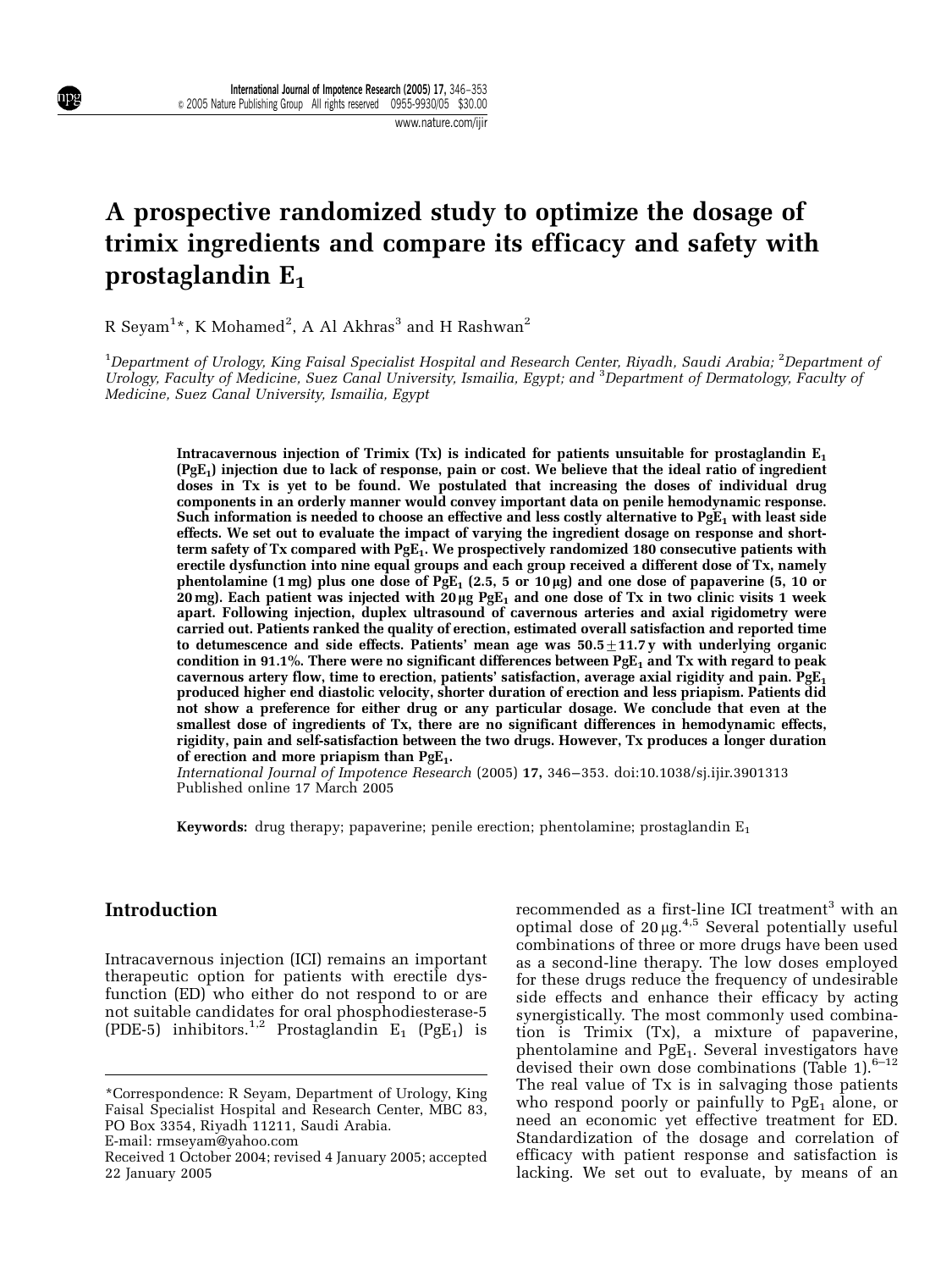| Author                                    |                                       | Tx stock solution           |                         |      | Ratio of ingredients | Injection volume (ml) |               |
|-------------------------------------------|---------------------------------------|-----------------------------|-------------------------|------|----------------------|-----------------------|---------------|
|                                           | Papa                                  | $PgE_1$                     | Phent                   | Papa | $PgE_1$              | Phent                 |               |
| Bennett et al <sup>6</sup>                | $17.6 \,\mathrm{mg/ml}$               | $5.8 \,\mathrm{\upmu g/ml}$ | $0.58 \,\mathrm{mg/ml}$ | 30   | 10                   |                       | 0.25          |
| Govier <i>et</i> $aI^{\prime}$            | $22.5 \,\mathrm{mg/ml}$               | $8.33 \,\mathrm{\mu g/ml}$  | $0.83 \,\mathrm{mg/ml}$ | 27   | 10                   |                       | 0.36          |
| Israilov et $al^{12}$                     | $19.4 \,\mathrm{mg}^{\mathrm{a}}$     | $16.4^{\mathrm{a}}$         | 1.6 <sup>a</sup>        | 12.1 | 10.25                |                       | NΑ            |
| Marshall <i>et <math>a^{\beta}</math></i> | $12 \,\mathrm{mg}$                    | $9 \mu g$                   | 1 <sub>mg</sub>         | 12   | 9                    |                       | $0.1 - 0.8$   |
| Shenfield <i>et</i> $aI^9$                | $4.5 \,\mathrm{mg}/0.5 \,\mathrm{ml}$ | $5 \mu g/0.5$ ml            | $0.25$ mg/0.5 ml        | 18   | 20                   |                       | 0.5           |
| Mulhall <i>et <math>al^{10}</math></i>    | 30 <sub>mg</sub>                      | $10 \mu g$                  | 1 <sub>mg</sub>         | 30   | 10                   |                       | NΑ            |
|                                           | 30 <sub>mg</sub>                      | $25 \mu g$                  | 2 <sub>mg</sub>         | 15   | 12.5                 |                       | NA            |
| Montorsi et $al^{11}$                     | $150 \,\mathrm{mg}$                   | $30 \mu g$                  | 5 <sub>mg</sub>         | 30   | 6                    |                       | $0.18 - 0.21$ |
|                                           | $300 \,\mathrm{mg}$                   | $100 \mu g$                 | 10 <sub>mg</sub>        | 30   | 10                   |                       | $0.18 - 0.21$ |
|                                           | $300 \,\mathrm{mg}$                   | $200 \mu g$                 | 20 <sub>mg</sub>        | 15   | 10                   |                       | $0.18 - 0.21$ |

Table 1 Tx composition recommended by other authors

 $Papa = papaceine; Phent = phentolamine; NA = not specified.$ <sup>a</sup>mean dose.

acute, prospective, randomized, single blind study, the various dose combinations of Tx versus  $PgE_1$ 20 μg using both subjective and objective end points.

Hypothesis: We think that the ideal ratio of ingredient doses in Tx is yet to be found. The effect of increasing individual drug components on penile response is not known. Such information is needed to choose an effective and less costly alternative to  $PgE_1$  with least side effects.

## Patients and methods

A total of 180 men complaining of ED and presenting sequentially to the Urology Outpatient Department, from July 2000 to December 2002 were prospectively randomized to nine study groups (T1–T9). All patients with ED for at least 6 months were eligible except patients with a history of priapism, sickle cell anemia or previous surgical treatment for ED. Each group of patients received one dose of Tx or  $20 \mu g$  PgE<sub>1</sub> at a clinic visit and 1 week later received the alternative drug. The order of injection was randomized and the patients were blinded to the drugs and doses injected. In this design, each patient served as his own control. Data were collected at the end of the first visit and at the beginning and end of the second visit. At a third visit, further management was discussed.

Each patient underwent relevant history taking, physical examination and a focused neurological examination. Patients were assessed for psychological risk factors (insomnia, anorexia, depression, marital problems, anger, stress, decreased libido and unaccepted performance). Starting with the 23rd patient, the five-item version of the International Index of erectile function-5 (IIEF-5) was used.<sup>13</sup> Random blood sugar, serum cholesterol and serum triglycerides were determined for all patients. Serum prolactin and serum testosterone were determined if the patient had decreased libido.

Table 2 Drug doses and cost in Egyptian pounds

| Tx no           |     |    | $PgE_1(\mu g)$ Papaverine (mg) Phentolamine (mg) | Cost |
|-----------------|-----|----|--------------------------------------------------|------|
| Tx <sub>1</sub> | 2.5 | 5  |                                                  | 3.25 |
| Tx <sub>2</sub> | 2.5 | 10 |                                                  | 3.5  |
| Tx <sub>3</sub> | 2.5 | 20 |                                                  | 3.75 |
| Tx <sub>4</sub> | 5   | 5  | 1                                                | 5    |
| Tx 5            | 5   | 10 |                                                  | 5.25 |
| Tx 6            | 5   | 20 | 1                                                | 5.5  |
| Tx <sub>7</sub> | 10  | 5  | 1                                                | 9.5  |
| Tx 8            | 10  | 10 | 1                                                | 9.75 |
| Tx 9            | 10  | 20 | 1                                                | 10   |
| $PgE_1$         | 20  |    |                                                  | 18   |

Pharmacologic duplex ultrasound examination of the penis was carried out in a quite private room. Drug injection into the left lateral side of the penis was followed by 1 min of local pressure and 5 min of manual self-stimulation. The composition of drugs used and their cost is shown in Table 2. Under sterile conditions, saline was used to constitute the doses from the following drugs: prostin VR  $1 \text{ ml}/500 \mu$ g (Alprostadil, Pharmacia & Upjohn, USA), papaverine (Vasorin, 1 ml/30 mg papaverine HCl, Memphis Co., Cairo, Egypt) and phentolamine (Regitine, 1 ml/10 mg, Novartis Pharma AG, Basel, Switzerland). The stock solution was refrigerated at  $4^{\circ}$ C in a glass container. The solution was discarded if not consumed within 30 days.

The following information was recorded: blood pressure 5 min after injection, the time taken to complete erection, the examiner's grading of erec- $\chi$  tion<sup>14</sup> and the patient's self-grading of erection compared with erections at home. Complications at the site of injection, degree of pain, patient's satisfaction of erection (%), preference for one drug and time taken to complete detumescence were recorded at the second visit. The Sonoline Sienna Ultrasound Imaging System and a scanner probe 7.5–10 Hz (Siemens Medical System, Inc., Ultrasound Group, Germany) were used. The penis was 347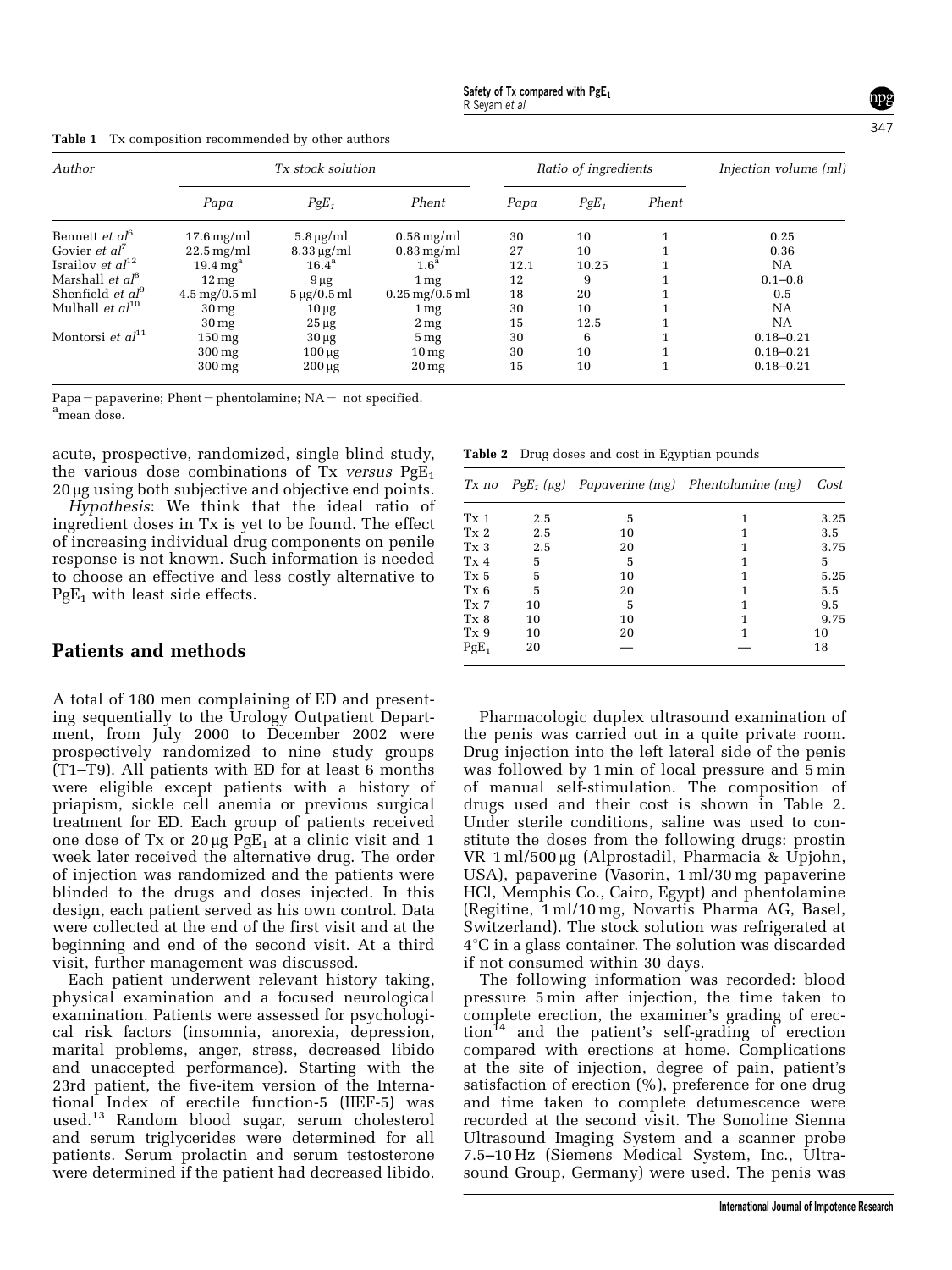Safety of Tx compared with  $PgE_1$ R Seyam et al

scanned at the penoscrotal junction from the lateral aspect. The diameters of cavernosal arteries, peak systolic velocity (PSV) and end diastolic velocity (EDV) were measured and the resistive index (RI) calculated. The Doppler angle was manually adjusted to get the best flow. Rigidometry was carried out to evaluate the minimal axial pressure to bend the erect penis, using the Digital Inflection Rigidometery (RID 101C, Uroan XXI Sl., Electromedicina, Palma Mallorca, Baleares, Spain). The cup of the transducer was applied slowly to the glans in the axis of the erect shaft. Three consecutive readings of the actual axial (buckling) rigidity were averaged.

In all cases, the same physician conducted the assessment of the patient in both sessions.

#### Analysis of data

We analyzed the results of history and physical examination, laboratory tests and duplex US to characterize the etiological factors in our patient population using methods previously published.<sup>15</sup> Patients were considered to have an organic etiology if they had a concurrent disease known to cause ED, had surgery or trauma known to cause ED, had abnormal physical examination denoting vascular or neurological disease or had abnormal laboratory tests known to be associated with ED. The rest of the patients were evaluated for abnormal cavernosal artery flow; patients with  $PSV \leq 25$  cm/s unilateral or bilateral were labeled as having arteriogenic ED. The remaining patients were evaluated for abnormal venous flow indirectly using the EDV and RI data. Those patient with  $EDV>5$  cm/s or  $RI\leq0.9$  unilateral or bilateral were considered to have venogenic ED. The remaining patients having negative clinical and testing evaluation were considered to have pure psychogenic ED. Patients who had organic ED and psychogenic risk factors were considered to have combined etiology.

The response data of all  $Tx$  and  $PgE_1$  doses were pooled. Each group of data (one Tx dose versus  $PgE_1$ ) was evaluated regardless of the order of administration using SPSS version 10 software. Descriptive statistics, ANOVA and two-tailed  $t$  test for continuous data, frequency tables, crosstabulation and chi-square for categorical data were applied.

## Results

From the 180 patients, one in group T9 was withdrawn because he developed priapism during the first visit and did not complete the study. He was included only for the analysis of priapism.

#### Patient demographics at baseline

The mean age of the study population was 50.5 y (s.d. 11.7). A total of 160 patients (89.4%) were currently married. They suffered ED for 40.2 months (s.d. 42.7). The degree of ED as indicated by the IIEF-5 questionnaire score in 158 patients was 7.6 (s.d. 5.8). Thirty six patients (20%) reported that they had complete ED, 137 (76.5%) patients reported weak erection and six patients (3.4%) reported difficulty to maintain erection. All the above baseline factors were not statistically significantly different among the nine Tx treatment groups.

#### Etiology of ED (Table 3)

We had 137 (76.5%) patients with organic disease underlying their ED. Of the remaining patients, 20 (11.2%) had arterial disease on duplex US of the cavernous arteries and additional six patients (3.4%) had pure venous leakage. The remaining 16 patients (8.9%) were considered to have psychogenic etiology with no evidence of any organic disease. The total number of patients with organic lesions adds up to 163  $(91.1\%)$ ; of those patients, 67 (37.4%) had combined psychogenic risk factors. No significant differences were found among the nine Tx treatment groups for organic, psychogenic and combined etiologies (Pearson chi-square,  $P = 0.92$ ). Hormones were determined in seven out of 11

Table 3 Etiology of ED  $(N = 179)$ , more than one medical condition could coexist

|                               | N(%       |
|-------------------------------|-----------|
| Recreation drug user          | 12(6.7)   |
| Cardiovascular disease        | 85 (47.5) |
| Hypertension                  | 47 (26.2) |
| Coronary or heart disease     | 14 (7.8)  |
| Hypercholesterolemia          | 27(15.1)  |
| Hyperlipidemia                | 36 (20.1) |
| Urinary tract pathology       | 19 (10.6) |
| Penile nodules                | 7(3.9)    |
| Urinary tract infection       | 4(2.2)    |
| Atrophic or absent testes     | 6(3.4)    |
| Cancer prostate               | 2(1.1)    |
| Diabetes mellitus             | 56 (31.3) |
| Neurological disease          | 23 (12.8) |
| Major pelvic surgery          | 9(5)      |
| Spinal cord injury or surgery | 6(3.4)    |
| Epilepsy                      | 3(1.7)    |
| Miscellaneous                 | 5(2.8)    |
| Endocrine gland disease       | 6(3.4)    |
| Hypogonadism                  | 3(1.7)    |
| Hyperprolactinemia            | 3(1.7)    |

348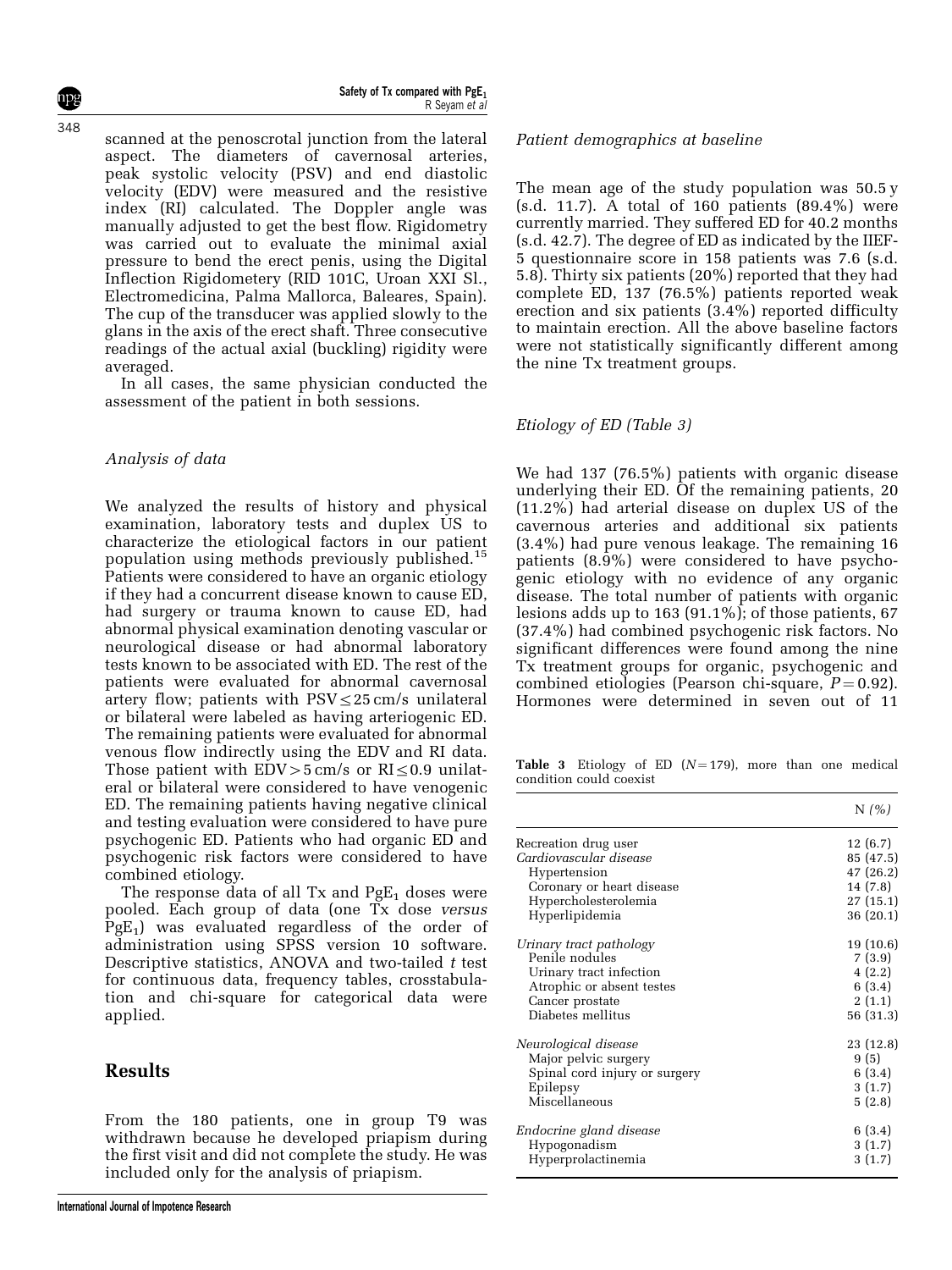patients with decreased libido. Serum prolactin was high in three patients (23–68 mg/dl), and total serum testosterone was low in three patients (0.1–2.8 ng/ dl). Patients with hypertension had a mean systolic blood pressure (SBP) of  $161+12$  mmHg and a mean

#### Analysis for the results of injection for all patients  $(n = 179)$

diastolic blood pressure (DBP) of  $101+6$  mmHg.

No patient developed a hematoma at the injection site. In response to injection, the diameter of cavernosal arteries significantly increased (Table 4). There was a significant difference between the effect of drugs on EDV and the duration of erection. A longer duration of erection and less EDV was noted with Tx compared with  $PgE_1$  (Table 5). No differences were found in the hemodynamics and quality of erection, satisfaction and pain (Tables 5 and 6). There was a significant incidence of priapism with Tx (Tables 6 and 7). Only one patient developed

Table 4 Cavernous artery diameter before and 5 min after injection  $(N = 179)$ 

|         | <i>Before</i> ( <i>mm</i> ) | s.d. | After (mm) | s.d. | Р       |
|---------|-----------------------------|------|------------|------|---------|
| $PgE_1$ |                             |      |            |      |         |
| Rt      | 0.53                        | 0.12 | 0.89       | 0.21 | < 0.001 |
| Lt      | 0.51                        | 0.11 | 0.86       | 0.21 | < 0.001 |
| $T_X$   |                             |      |            |      |         |
| Rt      | 0.51                        | 0.13 | 0.92       | 0.21 | < 0.001 |
| Lt      | 0.51                        | 0.12 | 0.89       | 0.20 | < 0.001 |

Safety of Tx compared with  $PgE_1$ R Seyam et al

|  |  | <b>Table 6</b> Comparison of categorical data after intracavernous    |
|--|--|-----------------------------------------------------------------------|
|  |  | injection of $PgE_1$ and Tx, (crosstabulation and Pearson chi-square) |
|  |  |                                                                       |

|                                                 | $PgE_1$    | $T_X$      | P     |
|-------------------------------------------------|------------|------------|-------|
| Degree of erection, $N(\%)$                     |            |            |       |
| G <sub>1</sub>                                  | 6(3.4)     | 8(4.5)     | 0.693 |
| G <sub>2</sub>                                  | 10(5.6)    | 15(8.4)    |       |
| G <sub>3</sub>                                  | 41 (22.9)  | 36(20.1)   |       |
| G <sub>4</sub>                                  | 61 (34.1)  | 54 (30.2)  |       |
| G <sub>5</sub>                                  | 61 (34.1)  | 66 (36.9)  |       |
| Satisfaction, $N(\%)$                           |            |            |       |
| Good                                            | 78 (43.6)  | 80 (44.7)  | 0.728 |
| Moderate                                        | 60 (33.5)  | 51(28.5)   |       |
| Minimal                                         | 24 (13.4)  | 28 (15.6)  |       |
| None                                            | 17(9.5)    | 20(11.2)   |       |
| Self-grading of erection<br>compared with home, |            |            |       |
| N(%                                             |            |            |       |
| Worse                                           | 13(7.3)    | 13(7.3)    | 0.852 |
| Same                                            | 14(7.8)    | 17(9.5)    |       |
| Better                                          | 152 (84.9) | 149 (83.2) |       |
| Degree of axial rigidity,<br>N (%)              |            |            |       |
| Rigid $(>999 \text{ gm})$                       | 62 (34.6)  | 65 (36.3)  | 0.92  |
| Moderate (500-999 gm)                           | 59 (33)    | 53 (29.6)  |       |
| Mild (1-499 gm)                                 | 42 (23.5)  | 45(25.1)   |       |
| None (0gm)                                      | 16(8.9)    | 16(8.9)    |       |
| Degree of pain, $N(\%)$                         |            |            |       |
| None                                            | 147 (82.1) | 153 (85.5) | 0.81  |
| Mild                                            | 15(8.4)    | 13(7.3)    |       |
| Moderate                                        | 14(7.8)    | 9(5)       |       |
| Severe                                          | 3(1.7)     | 4(2.2)     |       |
| Priapism, N (%)                                 |            |            |       |
| Yes                                             | 1(0.6)     | 9(5)       | 0.022 |
| Nο                                              | 179 (99.4) | 170 (94.4) |       |
| Not done                                        |            | 1(0.6)     |       |

**Table 5** Hemodynamic effects of PgE<sub>1</sub> and Tx doses  $(N = 179)$ 

|                                                       | $PgE_1$           | $T_{X}$           | P       |
|-------------------------------------------------------|-------------------|-------------------|---------|
| $PSV$ (cm/s+s.d.)                                     |                   |                   |         |
| Rt                                                    | $30.12 + 12.17$   | $29.06 + 12.48$   | 0.33    |
| Lt                                                    | $29.69 + 12.45$   | $28.58 + 12.20$   | 0.27    |
| Cavernous artery diameter after injection $(mm+s.d.)$ |                   |                   |         |
| Rt                                                    | $0.89 + 0.21$     | $0.92 + 0.21$     | 0.05    |
| Lt                                                    | $0.86 + 0.21$     | $0.89 + 0.2$      | 0.07    |
| Lt EDV $(cm/s + s.d.)$                                |                   |                   |         |
| Rt                                                    | $4.2 + 3.8$       | $3.5 + 3.1$       | < 0.01  |
| I.t                                                   | $4.4 + 4.1$       | $3.3 + 2.9$       | < 0.001 |
| Degree of erection $(1-5+s.d.)$                       | $3.90 + 1.04$     | $3.87 + 1.14$     | 0.5     |
| Time to erection $(min+s.d.)$                         | $10.40 + 5.51$    | $10.70 + 5.52$    | 0.29    |
| Duration of erection $(min+s.d.)$                     | $92.6 + 66.7$     | $120.4 + 91.2$    | < 0.001 |
| Satisfaction $(% + s.d.)$                             | $64.36 + 26.21$   | $63.41 + 28.06$   | 0.48    |
| Systolic BP at $5 \text{ min (mmHg+s.d.)}$            | $125.47 + 19.64$  | $125.50 + 18.28$  | 0.98    |
| Diastolic BP at $5 \text{ min (mmHg+s.d.)}$           | $82.18 + 11.12$   | $81.34 + 11.06$   | 0.27    |
| Average axial rigidity (gm $\pm$ s.d.)                | $825.91 + 519.95$ | $835.11 + 552.37$ | 0.66    |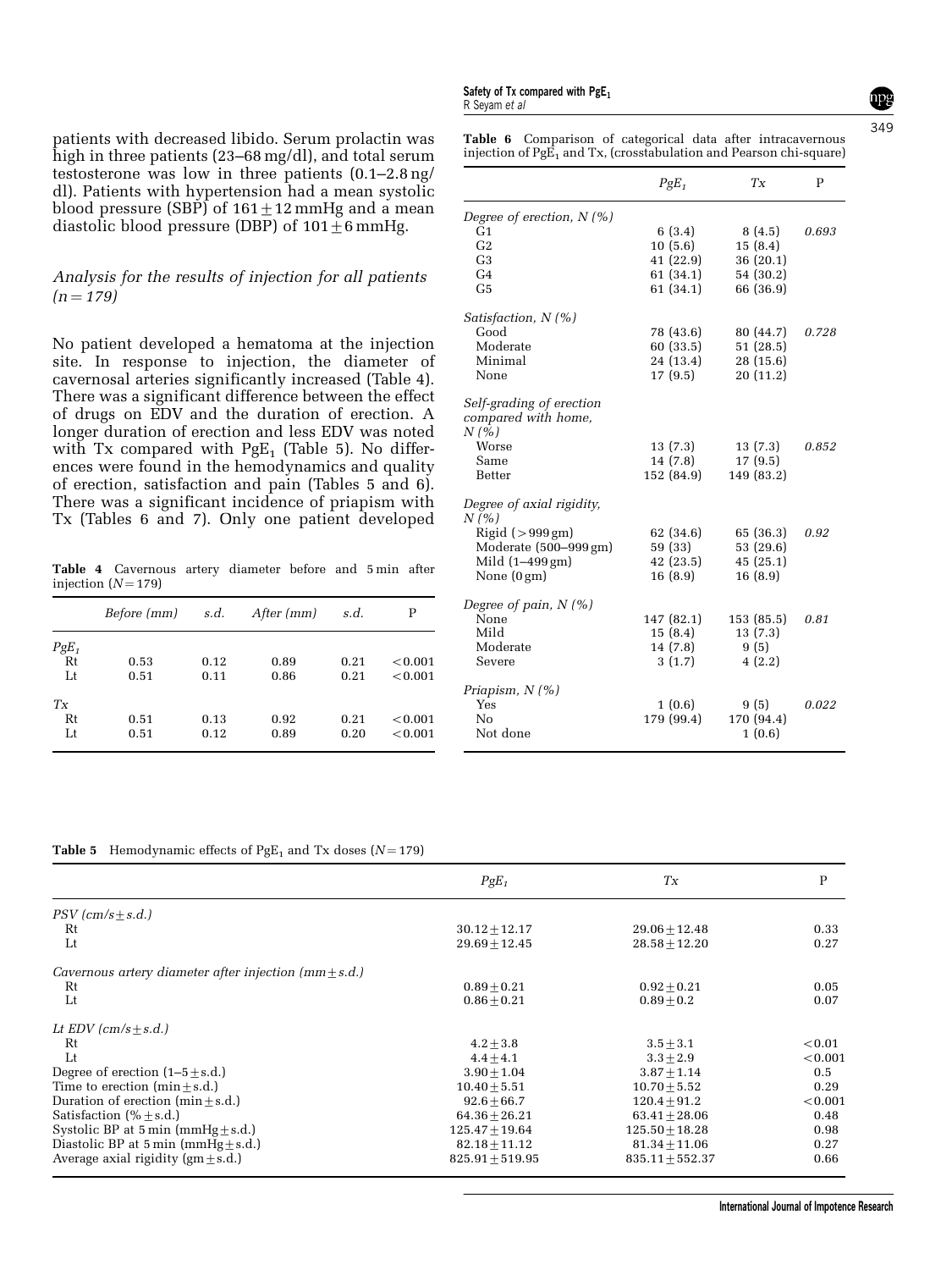Safety of Tx compared with  $PgE_1$ R Seyam et al

Table 7 Priapism and pain, crosstabulation and chi-square analysis

|                             |                                  |                  | Priapism                         |              |                  | Pain                                  |                                             |                       |              |
|-----------------------------|----------------------------------|------------------|----------------------------------|--------------|------------------|---------------------------------------|---------------------------------------------|-----------------------|--------------|
| Group                       |                                  | No               | $\mathit{Yes}$                   | $\, {\bf P}$ | None             | $\emph{Mild}$                         | $\label{thm:moderate} \textit{Modern}$      | $Severe$              | ${\bf P}$    |
| $\rm T1$                    | $\rm{PgE}_{1}$<br>$T_{\rm X}$    | $20\,$<br>$18\,$ | $\,2$                            | $0.147\,$    | 17<br>19         | $\mathbf 1$<br>$\mathbf{1}$           | $\overline{\mathbf{2}}$                     |                       | 0.348        |
| $\operatorname{T2}$         | $\frac{\text{PgE}_1}{\text{Tx}}$ | $20\,$<br>$20\,$ |                                  |              | $18\,$<br>$18\,$ | $\mathbf{1}$<br>$\overline{c}$        | $\,1\,$                                     |                       | $\,0.513\,$  |
| $\rm{T}3$                   | $\rm{PgE}_{1}$<br>$T_{\rm X}$    | $20\,$<br>$19\,$ | $\mathbf 1$                      | $\,0.311\,$  | $16\,$<br>16     | $\,2$<br>$\mathbf{1}$                 | $\mathbf{1}$<br>$\overline{2}$              | $\,1$<br>$\mathbf{1}$ | 0.881        |
| $\operatorname{T4}$         | $\rm{PgE}_{1}$<br>Tx             | $20\,$<br>20     |                                  |              | $15\,$<br>19     | $\,2$                                 | $\begin{array}{c} 2 \\ 1 \end{array}$       | $\mathbf{1}$          | 0.283        |
| $\rm{T}5$                   | $\frac{\text{PgE}_1}{\text{Tx}}$ | $20\,$<br>$18\,$ | $\,2$                            | $0.147\,$    | $19\,$<br>19     | $\begin{array}{c} 1 \\ 1 \end{array}$ |                                             |                       | $\mathbf{1}$ |
| $\rm T6$                    | $\mathrm{PgE}_1$<br>Tx           | $20\,$<br>$18\,$ | $\,2$                            | $0.147\,$    | $14\,$<br>14     | $\frac{4}{2}$                         | $\frac{2}{3}$                               | $\,1\,$               | 0.601        |
| $\operatorname{T7}$         | $\frac{\text{PgE}_1}{\text{Tx}}$ | $20\,$<br>$18\,$ | $\,2$                            | $0.147\,$    | $19\,$<br>17     | $\,1\,$                               | $\begin{smallmatrix}1\1\1\end{smallmatrix}$ | $\mathbf{1}$          | $\bf 0.55$   |
| $\rm{T}8$                   | $\frac{\text{PgE}_1}{\text{Tx}}$ | $20\,$<br>$20\,$ |                                  |              | $14\,$<br>$16\,$ | $\overline{4}$<br>3                   | $\mathbf{1}$<br>$\mathbf{1}$                | $\mathbf{1}$          | $0.735\,$    |
| $\rm T9$                    | $\rm{PgE}_{1}$<br>Tx             | $19\,$<br>19     | $\mathbf{1}$                     | $\,0.323\,$  | $16\,$<br>$15\,$ | $\mathbf{1}$<br>$\overline{c}$        | $\begin{array}{c} 2 \\ 1 \end{array}$       | $\mathbf{1}$          | 0.637        |
| $\mathop{\rm All}\nolimits$ | $_{\rm Tx}^{\rm PgE1}$           | $179\,$<br>170   | $\mathbf{1}$<br>$\boldsymbol{9}$ | $\bf 0.022$  | $148\,$<br>153   | ${\bf 16}$<br>$13\,$                  | $12\,$<br>$\overline{9}$                    | $_4^3$                | $\bf 0.81$   |



Figure 1 Patients' preference for one drug within each group (crosstabulation and Pearson chi-square asymp. sig., two-sided,  $P = 0.413$ .

priapism after the injection of  $PgE_1$ ; he failed to respond to pharmacological reversal and was successfully treated with a cavernospongiosal shunt.

#### Patients' preference for one drug

In total, 52 patients (29.1%) stated that  $PgE_1$  gave a better response and 91 patients (51.4%) reported

greater satisfaction with Tx. Only 36 patients  $(20.1\%)$  stated that both drugs gave a similar response. These differences were not statistically significant (Figure 1).

#### Analysis for the results of injection for patients within each group  $(n = 20)$ : continuous data (Table 8)

All parameters were not significantly different except that  $PgE_1$  had a shorter duration to erection in group 1 and Tx had a lower Lt-EDV in groups 2, 6 and 9 and longer duration of erection in groups 1, 3 and 7.

#### Categorical data

There was no significant difference between Tx and  $PgE_1$  with regard to degree of erection, grade of satisfaction, self-grading of erection compared with erections at home, degree of rigidity, pain and priapism within any group, using crosstabulation and chi-square analysis. Table 7 shows the distribution of priapism and pain among groups. Although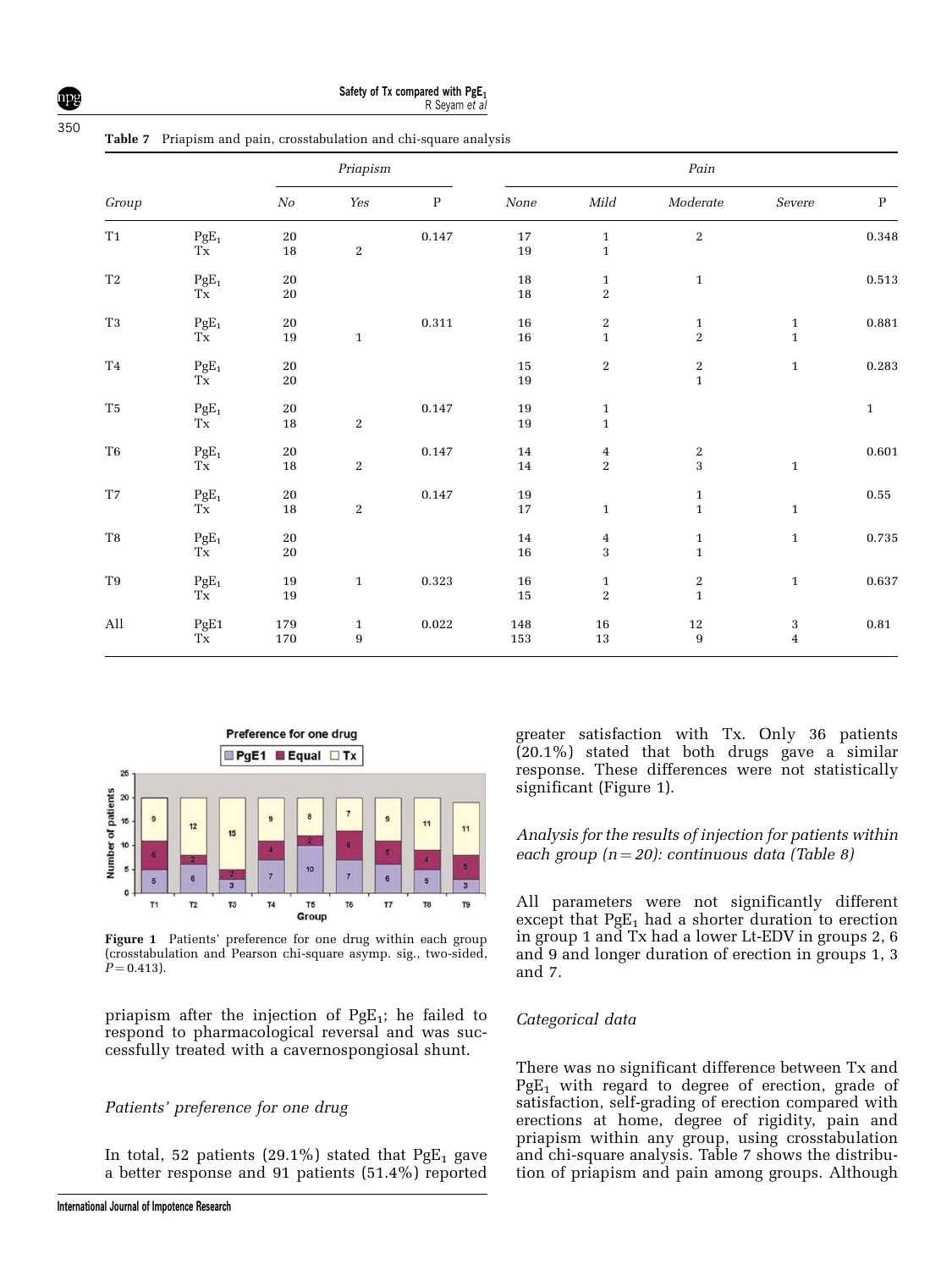| Table 8 Comparison between hemodynamic effects and satisfaction within each group |  |  |  |  |  |
|-----------------------------------------------------------------------------------|--|--|--|--|--|
|                                                                                   |  |  |  |  |  |

|                           |                    |                  |              | $PSV$ cm/sec $(s.d.)$ |                           | $EDV$ cm/s $(s.d.)$         |                                  | Satisfaction % (s.d.) Duration to erection min (s.d.) Average axial rigidity $g$ (s.d.) |  |
|---------------------------|--------------------|------------------|--------------|-----------------------|---------------------------|-----------------------------|----------------------------------|-----------------------------------------------------------------------------------------|--|
|                           | Rt                 | Lt               | Rt           | Lt                    |                           |                             |                                  |                                                                                         |  |
| $PgE_1$<br>T <sub>1</sub> | 33 (15)<br>33 (18) | 29(11)<br>31(17) | 6(5)<br>5(3) | 6(4)<br>5(3)          | 64.5 (29.7)<br>60.5(30.3) | 83.4 (68.7)<br>115.5(111.5) | 682.05 (538.7)<br>671.05 (530.4) |                                                                                         |  |
| $\boldsymbol{P}$          | 0.993              | 0.701            | 0.083        | 0.129                 | 0.383                     | 0.03                        | 0.862                            |                                                                                         |  |
| $PgE_1$                   | 34 (13)            | 34 (14)          | 6(4)         | 7(5)                  | 53.5(27)                  | 65.25 (45.8)                | 586.7 (469.3)                    |                                                                                         |  |
| T <sub>2</sub>            | 28 (12)            | 30(14)           | 5(4)         | 4(3)                  | 48 (24.8)                 | 74.75 (58)                  | 584.2 (458.2)                    |                                                                                         |  |
| $\boldsymbol{P}$          | 0.152              | 0.175            | $\,0.245\,$  | 0.011                 | 0.261                     | 0.354                       | 0.972                            |                                                                                         |  |
| $PgE_1$                   | 30(10)             | 30(12)           | 3(4)         | 3(4)                  | 73.5 (18.8)               | 80.5(43.9)                  | 1054.7 (499.9)                   |                                                                                         |  |
| T3                        | 27(11)             | 26(21)           | 2(2)         | 2(2)                  | 75.5 (19.9)               | 118.75 (80.6)               | 1057.85 (550.5)                  |                                                                                         |  |
| $\boldsymbol{P}$          | 0.482              | 0.854            | 0.899        | 0.153                 | 0.173                     | 0.015                       | 0.547                            |                                                                                         |  |
| $PgE_1$                   | 27(12)             | 27(14)           | 4(3)         | 4(3)                  | 61.5 (29.56)              | 77.75 (56.95)               | 654.55 (399.53)                  |                                                                                         |  |
| T4                        | 26(11)             | 28(11)           | 4(4)         | 4(3)                  | 56.5 (32.29)              | 117.75 (83.25)              | 685.3 (475.9)                    |                                                                                         |  |
| $\boldsymbol{P}$          | 0.597              | 0.577            | 0.591        | 0.916                 | 0.178                     | 0.06                        | 0.586                            |                                                                                         |  |
| $PgE_1$                   | 30(9)              | 28(13)           | 5(4)         | 5(5)                  | 64.75 (24.95)             | 116.75 (93.83)              | 880.5 (514.16)                   |                                                                                         |  |
| T5                        | 28 (12)            | 27(12)           | 4(3)         | 4(3)                  | 62.5 (28.49)              | 137.5 (124.26)              | 883.85 (575.01)                  |                                                                                         |  |
| $\boldsymbol{P}$          | 0.283              | 0.911            | 0.422        | 0.186                 | 0.508                     | 0.454                       | 0.965                            |                                                                                         |  |
| $PgE_1$                   | 28 (14)            | 29 (13)          | 3(2)         | 4(2)                  | 58.5 (31.29)              | 91.5(67.65)                 | 821.9 (597.27)                   |                                                                                         |  |
| T6                        | 31(12)             | 26(12)           | 6(14)        | 3(2)                  | 60.25 (32.71)             | 104.75 (98.07)              | 911.1 (631.59)                   |                                                                                         |  |
| $\boldsymbol{P}$          | 0.251              | 0.286            | 0.369        | 0.046                 | 0.577                     | 0.469                       | 0.161                            |                                                                                         |  |
| $PgE_1$                   | 28 (12)            | 28(10)           | 2(2)         | 3(4)                  | 69.5 (28.92)              | 116.75 (75.4)               | 1048.85 (529.72)                 |                                                                                         |  |
| T7                        | 25(10)             | 29(11)           | 2(2)         | 2(3)                  | 73.5 (29.65)              | 152.5 (82.02)               | 1013.05 (585.84)                 |                                                                                         |  |
| $\boldsymbol{P}$          | 0.482              | 0.854            | 0.899        | 0.153                 | 0.173                     | 0.015                       | 0.547                            |                                                                                         |  |
| $PgE_1$                   | 29 (14)            | 30(13)           | 4(3)         | 5(5)                  | 63.75 (23.11)             | 98.75 (63.97)               | 734.55 (467.9)                   |                                                                                         |  |
| T8                        | 32 (12)            | 27(10)           | 3(2)         | 4(3)                  | 61 (24.42)                | 142.65 (94.43)              | 681.75 (470.56)                  |                                                                                         |  |
| $\boldsymbol{P}$          | 0.294              | 0.138            | 0.419        | 0.231                 | 0.447                     | 0.011                       | 0.454                            |                                                                                         |  |
| $PgE_1$                   | 32(9)              | 32(12)           | 3(3)         | 4(3)                  | 70 (18.03)                | 103.42 (63.84)              | 976.95 (500.36)                  |                                                                                         |  |
| T9                        | 32 (12)            | 33(13)           | 3(3)         | 3(3)                  | 73.42 (19.37)             | 119.47 (61.66)              | 1038 (529.1)                     |                                                                                         |  |
| $\boldsymbol{P}$          | 0.918              | 0.716            | 0.084        | 0.031                 | 0.235                     | 0.129                       | 0.329                            |                                                                                         |  |

The bold values show statistically significant differences between groups.

globally Tx is associated significantly with priapism, within each group this difference is less prominent. Pg $E_1$  is known to cause pain, but in our study it was found to be no more painful than Tx. There was a trend towards preference for Tx but the overall difference was not statistically significant (Figure 1).

### Discussion

In spite of oral drug therapy for ED, there is a considerable number of candidates for self-injection therapy. These include patients who do not respond to or have a contraindication for PDE-5 inhibitor treatment. In addition, some patients prefer the rigidity provided by injections. In patients undergoing ICI therapy and given the option to try sildenafil, 36.2% decided to use injections most of the time or at least sporadically.<sup>2</sup> The association of multiple vasoactive drugs produces a full erectile

response in more than  $90\%$  of patients.<sup>6</sup> In nonresponders to doses as high as  $40 \mu g$  PGE<sub>1</sub>, Tx combination produced a response in 31%.<sup>16</sup> The cost of the medication is another important issue where Tx has an advantage (Table 2). In men on ICI therapy, the total dropout rate was 31% and 28.3% dropped out because the therapy was too expensive.<sup>1</sup>

A total of 163 patients (91.1%) had an organic condition that could affect their erection. This figure is consistent with the patients' characteristics of office-based studies of  $\text{ED}^{15}$  We evaluated a PgE<sub>1</sub> dose of 20 µg because many authors agree that most ED patients attain maximal hemodynamic and erectile response at this dose.<sup>4,5</sup> The end point of ED treatment is to attain and maintain penile rigidity sufficient for sexual intercourse. We defined these end points in a subjective and objective manner. Of our patients, 93% reported that erection attained in the office is the same or better than what they get at home during sexual activity (Table 6). This indicates that the negative impact of the stress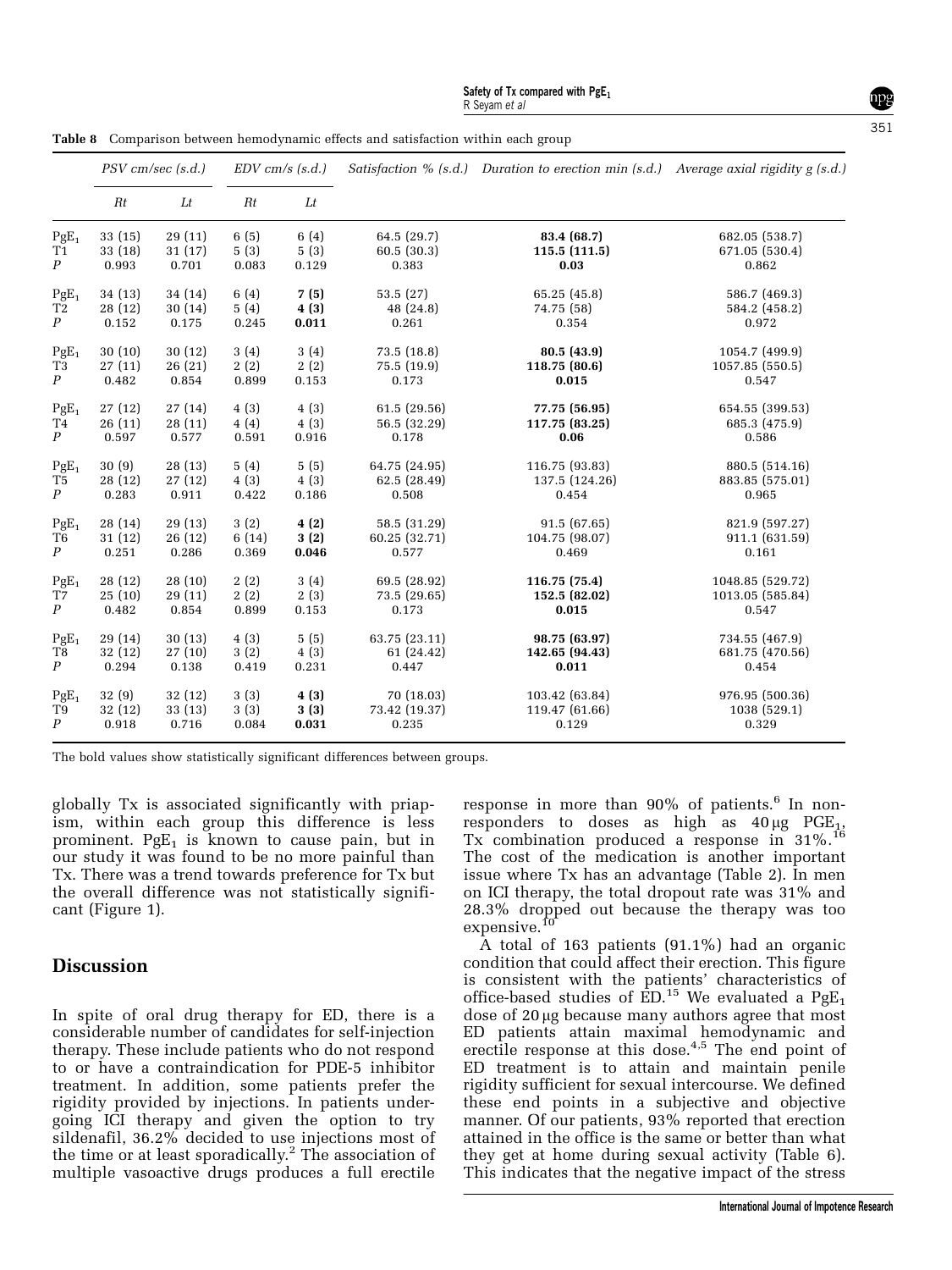npg 352

of testing environment on the pharmacological response was minimal. Axial rigidity (penile buckling force) is the physical parameter which best defines objectively the capability of the erect penis to resist deformation during vaginal intromission and continued pelvic thrusting following penetration.<sup>17</sup> Penile axial rigidity  $>500 g$ is considered sufficient to penetrate a well-lubricated woman. The average rigidity attained by our patients in both groups was above 800 g. Overall, 67% of the study group attained a penile axial rigidity sufficient for penetration (Table 6). No difference in rigidity could be demonstrated in pooled data of Tx versus  $PgE_1$  or between any individual dose of  $Tx$  or  $PgE_1$ . This is particularly important for the smallest dose of Tx which in terms of rigidity fares equal to  $20 \mu$ g of PgE<sub>1</sub>. These results were consistent with other rigidity end points determined subjectively by the examining physician or assessed by the patient himself. In our study, there was no significant difference in the latency time between the different doses of Tx and  $PgE_1$ . It is not surprising that the smaller doses of Tx produce their effect as fast as the high dose of  $PgE_1$  because of the multiplicity of the levels of action Tx targets in cavernous tissue. In contrast, the duration of erection was significantly longer after Tx ( $\sim$ 120 min) even though PgE<sub>1</sub> in our study produced longer periods of erection  $(\sim 90 \,\mathrm{min})$ than those reported by others  $\sim 50$  min).<sup>18</sup> The hemodynamic responses of the different drugs were compared to highlight subtle changes that may not culminate in a usable erection and yet are significant. The average value of PSV of our patients falls below the normal value.<sup>19</sup> This indicates that most of our patients have a vascular etiologic factor to a mild degree. There was no significant difference in PSV response between Tx and  $PgE_1$  in any of the tested doses. There was a distinct advantage of  $Tx$  over  $PgE_1$  with regard to the effect on venous flow. Tx produced more reduction in EDV. This effect might be beneficial in cases with cavernovenous leakage. The mechanism by which Tx more selectively reduces cavernovenous resistance is not known; it might be attributable to more complete relaxation of the cavernous sinuses by  $Tx$  than  $PgE_1$  or the multiplicity of target sites and mechanisms of action of the multiple Tx ingredients. This difference may explain why Tx is more effective than  $PgE_1$  and salvages 30% of nonresponders.<sup>16</sup>

The incidence of priapism after  $PgE_1$  in our series is similar to that reported worldwide  $(0.36\%)$ .<sup>20</sup> The incidence of priapism for Tx varies between 0 and  $3.7\%$ .<sup>7,12,21</sup> This variability in incidence is expected because of the different doses of papaverine used and different definitions for priapism. With Tx, our study showed that the overall incidence of priapism is  $5\%$ , which is significantly higher than PgE<sub>1</sub>. We had more priapism than what was reported for Tx

probably because we used Tx in a nonflexible dose, did not titrate for best response and did not select nonresponders to other regimens of injections to receive Tx. It is noteworthy that in individual groups of 20, however, the difference was not statistically apparent. Pain is quite common with PgE<sub>1</sub> alone; it has been noted in 7.2% in a worldwide survey with a range of up to 52%.<sup>20</sup> The overall occurrence of pain in our series for  $PgE_1$  (17.9%) is consistent with previous reports. Tx was associated with a high incidence of pain (14.5%). This is in contrast to the reported incidence of pain in some studies  $(3.5\%)^7$  and on the other hand is comparable with or even lower than others  $(12.5-34.4\%)$ <sup>6,12</sup> A probable explanation for the high incidence of pain in our study is that apprehension of the needle aggravates pain. As the process of titration and home injection is continued, the patient's fears decrease and the actual pain related to the drug and not to the injection becomes apparent. Our patients had no complications at the site of injection, which is probably related to the small number of injections and to the performance of the injection by the physician. In our study, patients tended to prefer Tx in spite of the fact that no difference was observed in subjective perception of rigidity or side effects. These results indicate that patients' preferences could not be interpreted with a single parameter, such as rigidity, onset of erection, duration, pain, priapism etc.; however, the interplay of these factors combined may be detrimental to patient's preference.

The choice of Tx ingredients has been at best arbitrary and not based on scientific evidence. Our study demonstrates in an objective way a logical approach to the use of Tx. The efficacy of Tx and  $PgE_1$  is comparable with respect to erection and hemodynamic effects. Only the duration was longer for Tx. These results indicate that the smallest dose of Tx can replace  $PgE_1$  from an efficacy point of view. Factors that may affect the choice of treatment may include availability of the drug, price, patient's preference and the etiology of ED. In the USA,  $PgE_1$ is the only approved drug for ICI; Tx, however, is used as a salvage medication in nonresponders. Of particular interest is that Tx might be more specific in stimulating the veno-occlusive mechanism than  $PgE<sub>1</sub>$ . In conclusion, we believe that this study has provided data that will assist the physician in choosing the ICI drug regimen that is most suitable to his ED patient. Particularly, the smallest doses of Tx ingredients are as effective as  $PgE_1$  20 µg at a fraction of the cost.

## Acknowledgements

We express our thanks to Mis Yvonne Lock for reviewing the manuscript.